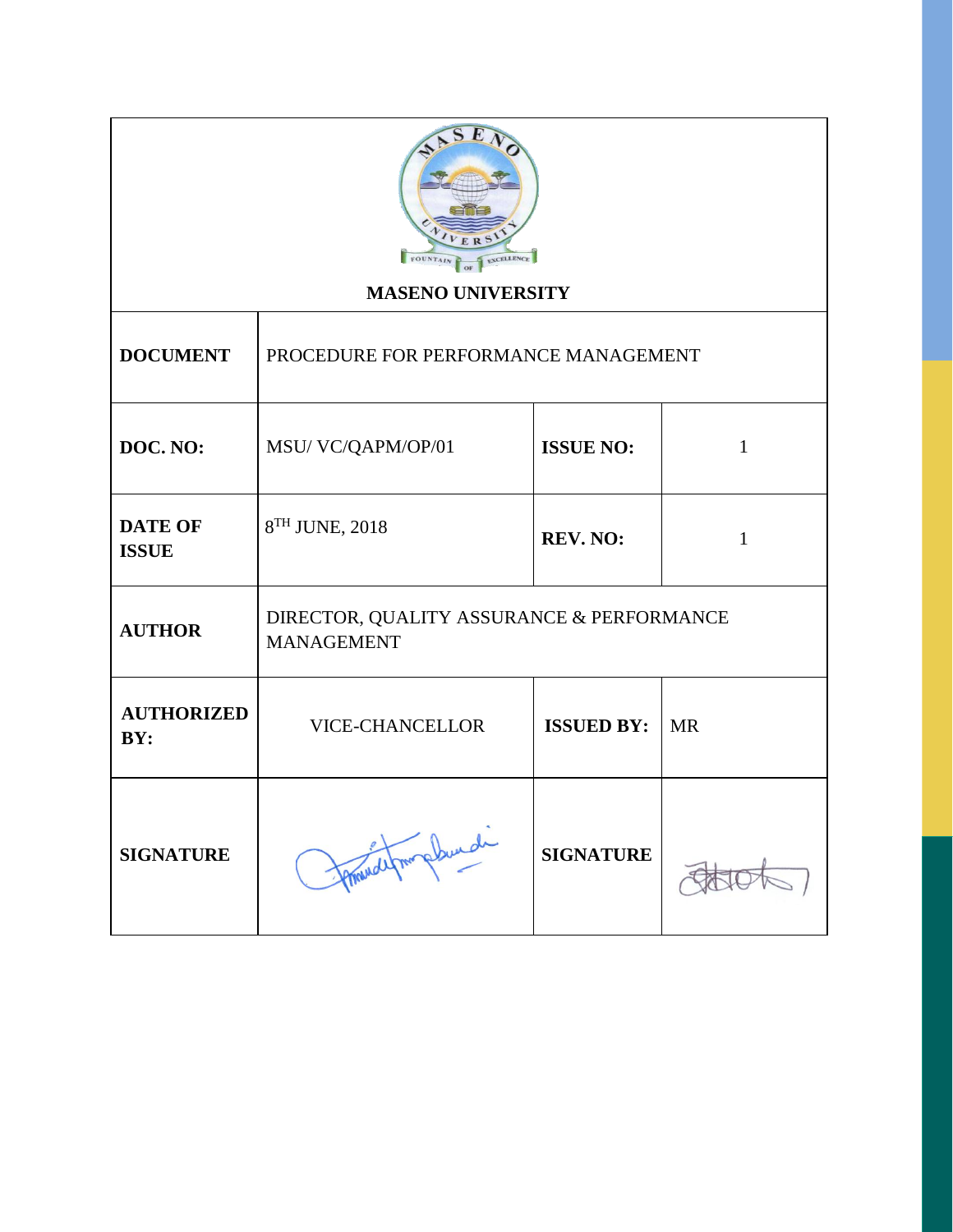| <b>DOCUMENT</b>      | PROCEDURE FOR PERFORMANCE MANAGEMENT |                  |  |
|----------------------|--------------------------------------|------------------|--|
| DOC. NO:             | MSU/VC/QAPM/OP/01                    | <b>ISSUE NO:</b> |  |
|                      | $8TH$ JUNE, 2018                     |                  |  |
| <b>DATE OF ISSUE</b> |                                      | <b>REV. NO:</b>  |  |

## **0.1 DOCUMENT CHANGES**

| #              | <b>Date</b>                |                | <b>Details of Change</b>                                                                                                                                                                                                  | <b>Authorization</b> |
|----------------|----------------------------|----------------|---------------------------------------------------------------------------------------------------------------------------------------------------------------------------------------------------------------------------|----------------------|
|                | $(dd\text{-}mm\text{-}yy)$ | Page           | Clause/sub clause                                                                                                                                                                                                         | Title                |
| 1              | 08/06/2018                 | $\mathbf{1}$   | Inclusion of author and title and issuance by<br><b>MR</b>                                                                                                                                                                | <b>VC</b>            |
| $\overline{2}$ | 08/06/2018                 | $\overline{2}$ | Addition of page and title column in the table                                                                                                                                                                            | <b>VC</b>            |
| 3              | 08/06/2018                 | $\overline{2}$ | Omission of title<br>$1_{\cdot}$                                                                                                                                                                                          |                      |
| $\overline{4}$ | 08/06/2018                 | 3              | 3.1 reference to ISO 9001:2015 Standard and<br>MSU/VC/MR/OP/01                                                                                                                                                            | <b>VC</b>            |
| 5              | 08/06/2018                 | $3,4$ and<br>5 | 6.0 Restructuring of the clause due to<br>omission of title that was originally clause 1<br>and exclusion of admission, employee<br>satisfaction and curriculum development<br>processes. Inclusion of timelines in 6.1.1 | <b>VC</b>            |
| 6              |                            | All            | Change of font type and size                                                                                                                                                                                              | <b>VC</b>            |

# **0.2 DOCUMENT DISTRIBUTION**

This procedure shall be available on the University website for authorized users.

#### **1. PURPOSE**

This procedure ensures that services offered by the university adhere to the specified performance standards.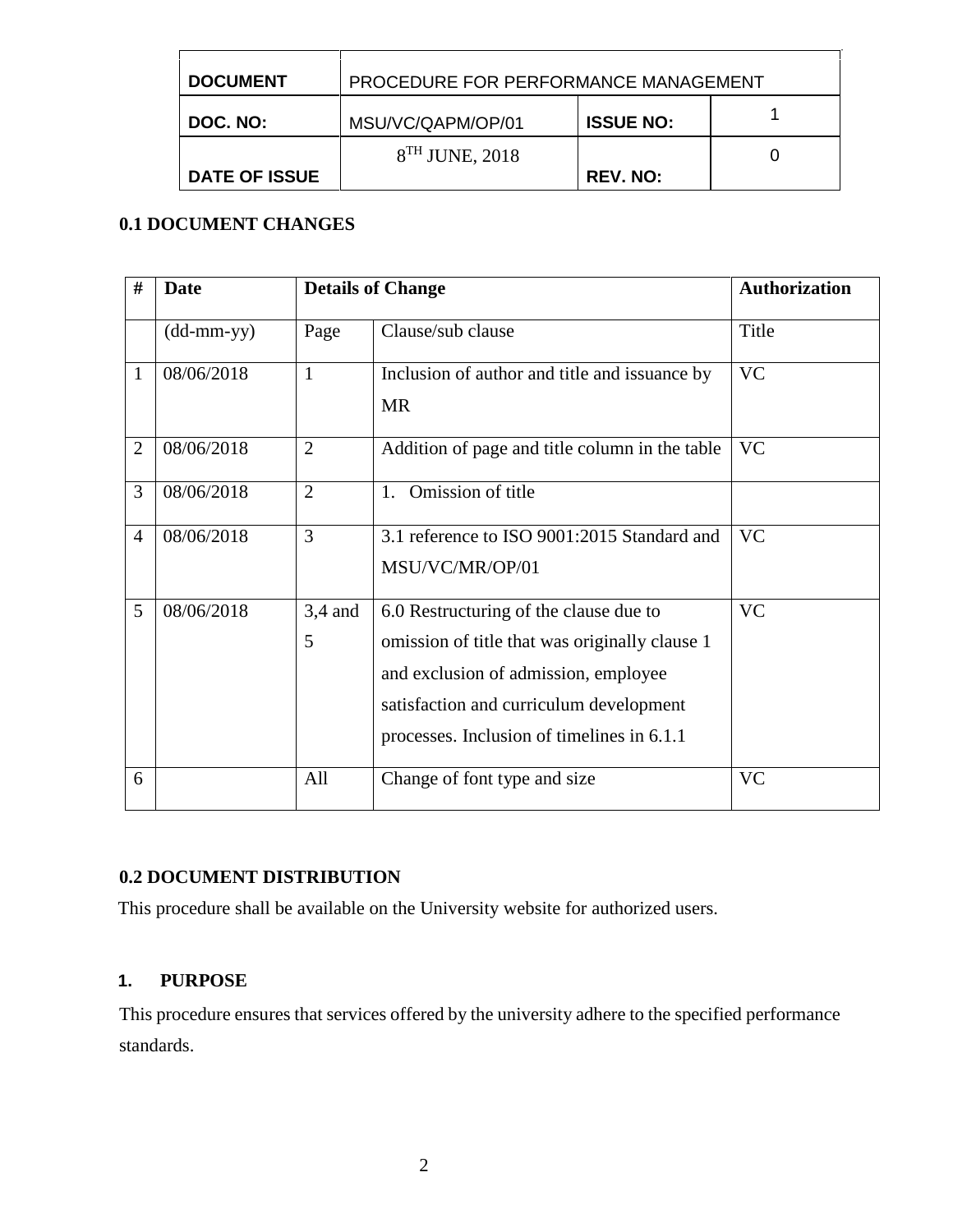| <b>DOCUMENT</b>      | PROCEDURE FOR PERFORMANCE MANAGEMENT |                  |  |
|----------------------|--------------------------------------|------------------|--|
| DOC. NO:             | MSU/VC/QAPM/OP/01                    | <b>ISSUE NO:</b> |  |
|                      | $8TH$ JUNE, 2018                     |                  |  |
| <b>DATE OF ISSUE</b> |                                      | <b>REV. NO:</b>  |  |

# **2. SCOPE**

This procedure covers performance contracting, monitoring and evaluation.

### **3. REFERENCES:**

- 3.1 ISO 9001-2015: Quality Management System Requirement.
- 3.2 Maseno University Quality Manual
- 3.3 MSU/VC/MR/OP/01
- 3.4 Annual performance contract
- 3.5 Commission for University Education guidelines and standards
- 3.6 Performance Contract guidelines

# **4. TERMS (DEFINITIONS) & ABBREVIATIONS**

- 4.1 **DVC PRI –** Deputy Vice-Chancellor Partnerships, Research and Innovation
- 4.2 **DVC AFD -** Deputy Vice-Chancellor, Administration, Finance & Development
- 4.3 **DVC ASA -** Deputy Vice-Chancellor, Academic & Students' Affairs
- 4.4 **MR -** Management Representative
- 4.5 **DQA&PM** Director Quality Assurance & Performance Management

### **5. RESPONSIBILITIES**

Director Quality Assurance & Performance Management shall be responsible for the effective implementation of this procedure.

### **6. METHOD**

### **6.1Performance Contract**

- 6.1.1 Director QAPM shall notify and collect information from Divisional Heads on their Divisional Performance Contract targets by March of every year.
- 6.1.2 Director QA&PM shall prepare the proposed performance contract targets for the university based on departmental inputs and the PC guidelines from the Government.
- 6.1.3 The University Management shall consider, approve, vet and negotiate the proposed targets with the relevant Government Ministries.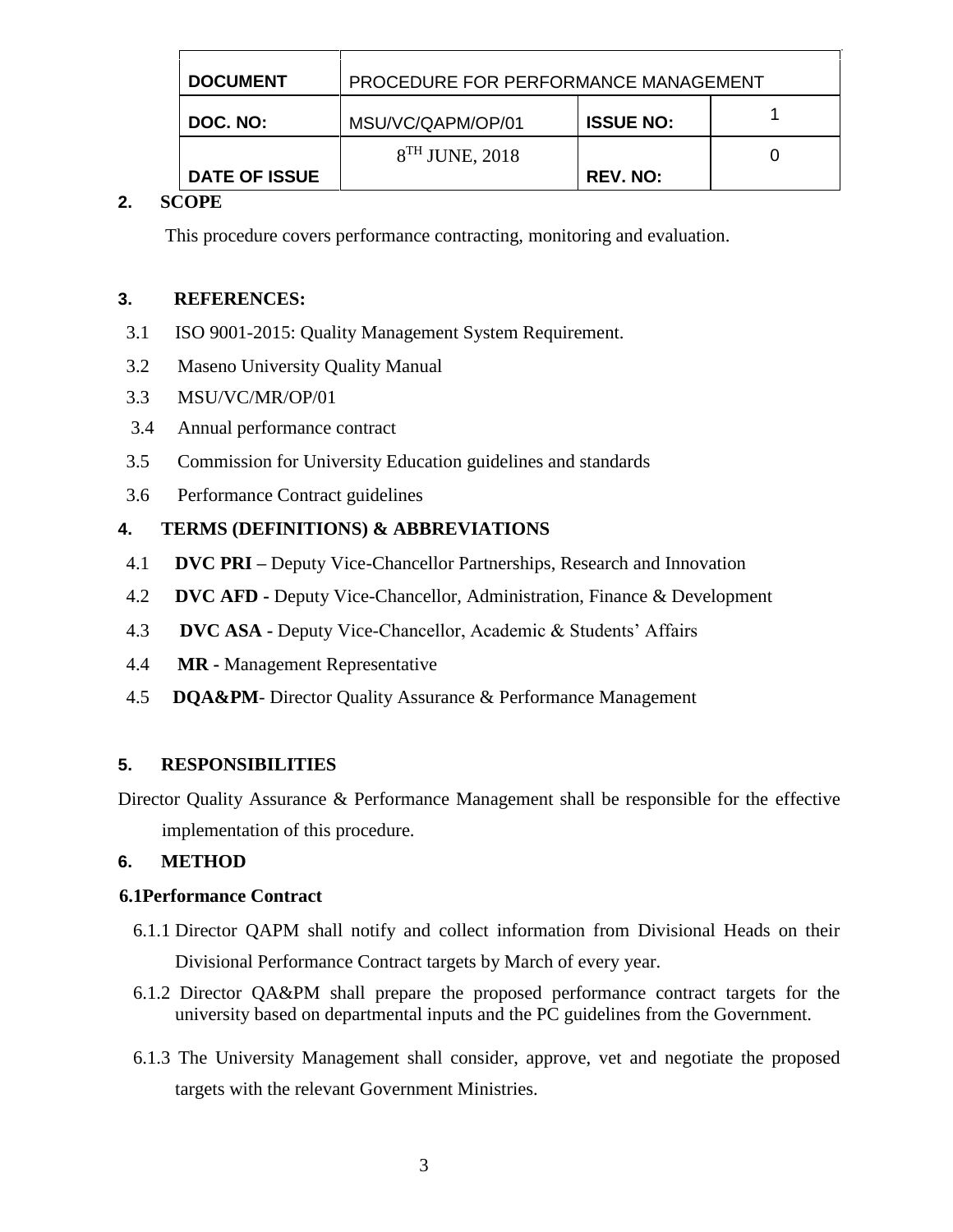| <b>DOCUMENT</b>      | PROCEDURE FOR PERFORMANCE MANAGEMENT |                  |  |
|----------------------|--------------------------------------|------------------|--|
| DOC. NO:             | MSU/VC/QAPM/OP/01                    | <b>ISSUE NO:</b> |  |
|                      | $8TH$ JUNE, 2018                     |                  |  |
| <b>DATE OF ISSUE</b> |                                      | <b>REV. NO:</b>  |  |

- 6.1.4 The Director QA&PM shall in liaison with the Vice-Chancellor ensure the University Council Performance Contract is cascaded within the University set up and monitor its implementation.
- 6.1.5 At the end of every quarter, the Director, QA&PM shall prepare quarterly Performance Contract reports, present them to the University Management Board and the University Council for approval. DQA&PM shall submit the reports to the relevant Ministries and Government Agencies by  $14<sup>th</sup>$  of the subsequent month.
- 6.1.6 At the end of the financial year, the Director, QA&PM shall prepare an annual Performance Contract report; present it to the University Management Board and the University Council for approval. Thereafter the Director, QA&PM shall submit the report to the relevant Ministries and Agencies.
- 6.1.7 The Director, QA&PM shall compile final evidence required for evaluation of the University Council Performance Contract by the Government. University Council, University Management, QA&PM shall participate in the evaluation at the end of the contract period.

#### **6.2 Monitoring and Evaluation**

#### 6.2.1 **Customer Satisfaction**

- 6.2.1.1 The DQA&PM shall facilitate Customer Satisfaction Survey once every financial year to check on the level of customer satisfaction in the University and its Campuses.
- 6.2.1.2 This shall be done through a questionnaire developed by either DQA&PM or consultants engaged by MSU and approved by MSU management.
- 6.2.1.3 The DQA&PM shall submit the report to Management Board for discussion and adoption.
- 6.2.1.4 The DQA&PM shall monitor the implementation of the agreed Action Plan.